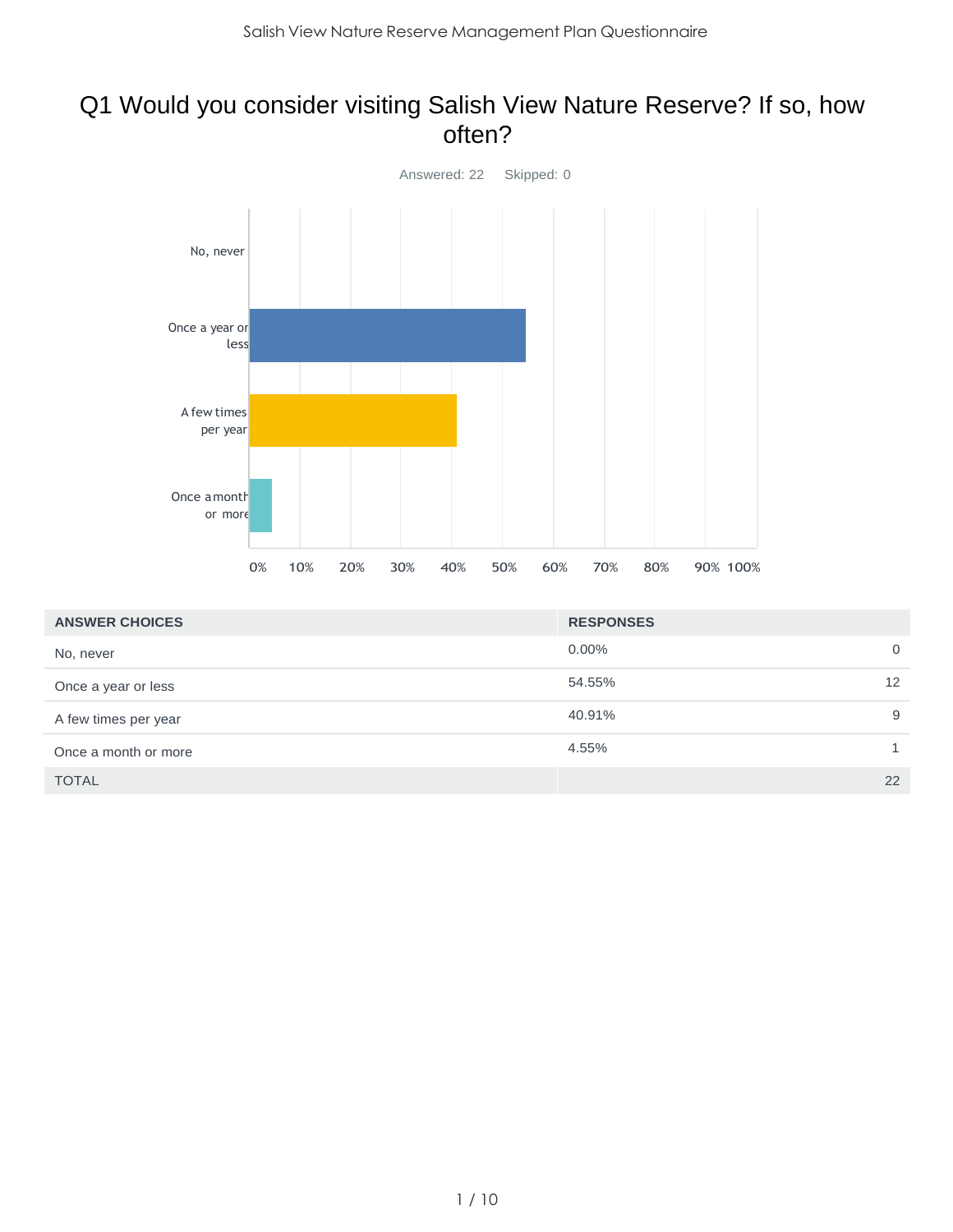## Q2 If you were to visit Salish View Nature Reserve, what activities would you like to do there?



| <b>ANSWER CHOICES</b>        | <b>RESPONSES</b> |    |
|------------------------------|------------------|----|
| Hiking/walking               | 95.00%           | 19 |
| Wildlife viewing             | 70.00%           | 14 |
| Dog walking                  | 10.00%           | 2  |
| Other (please specify)       | 30.00%           | 6  |
| <b>Total Respondents: 20</b> |                  |    |

| #             | <b>OTHER (PLEASE SPECIFY)</b>                                                     | <b>DATE</b>         |
|---------------|-----------------------------------------------------------------------------------|---------------------|
|               | vista                                                                             | 9/13/2019 10:19 AM  |
| $\mathcal{P}$ | wild plant viewing                                                                | 9/13/2019 10:14 AM  |
| 3             | picnic at top                                                                     | 9/13/2019 10:06 AM  |
| 4             | annual bird counts, possibly at different seasons. Other animal and plant surveys | 9/13/2019 9:55 AM   |
| 5             | Nature, solitude appreciation                                                     | $9/13/2019$ 9:46 AM |
| 6             | sketching, painting, photography                                                  | 9/13/2019 9:25 AM   |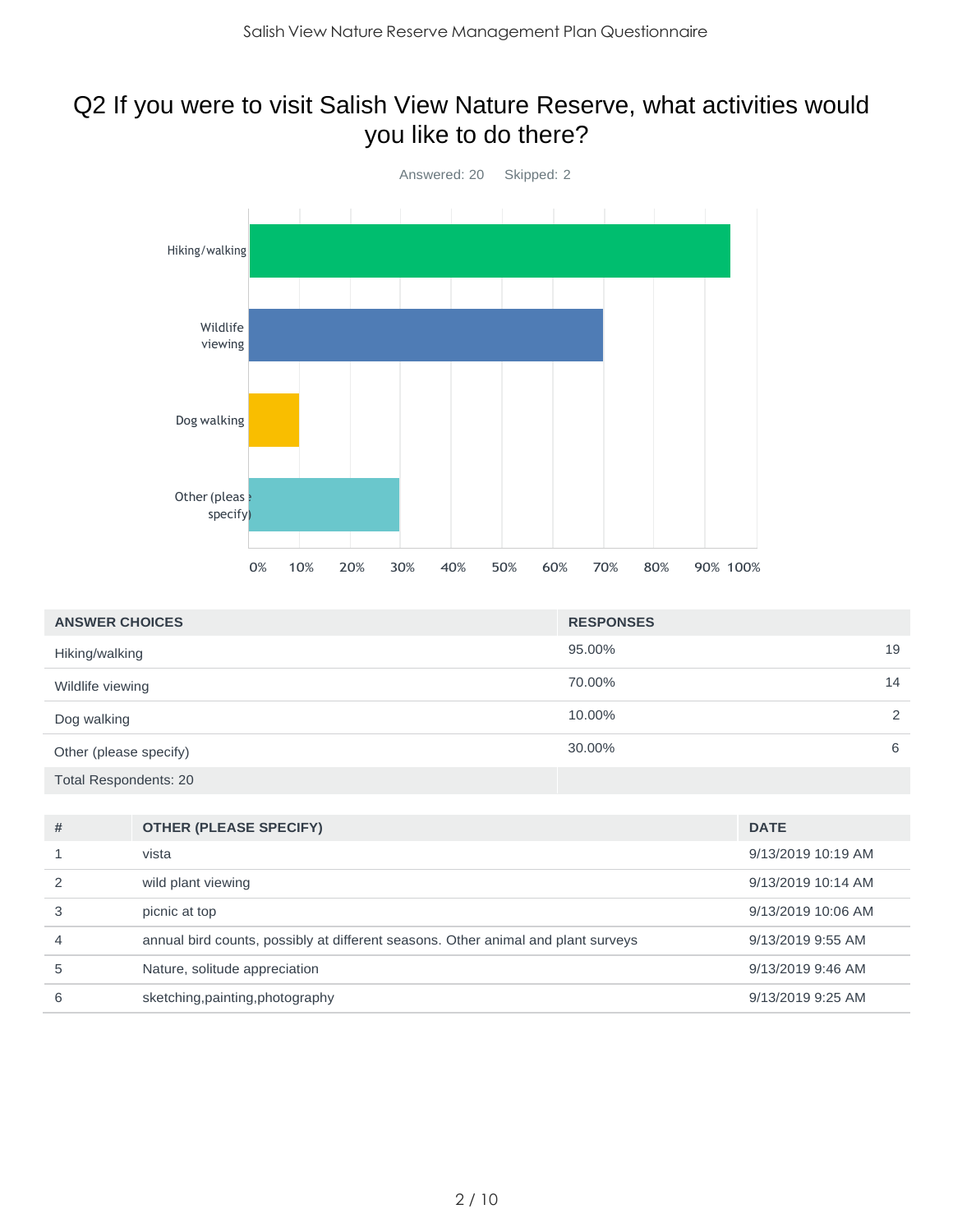# Q3 Please list any wildlife and unique plant species you have seen in the vicinity of Salish View Nature Reserve:

Answered: 8 Skipped: 14

| # | <b>RESPONSES</b>                                                                                                                                        | <b>DATE</b>         |
|---|---------------------------------------------------------------------------------------------------------------------------------------------------------|---------------------|
|   | rattlesnake plantain                                                                                                                                    | 10/29/2019 12:41 PM |
| 2 | Oregon White Truffel, Reishi mushroom = at home. Mock Orange Turkeytail, Chicken of the<br>woods, Prickley Pear Cactus, Harebell, Paintbrush, Columbine | 9/13/2019 10:19 AM  |
| 3 | not my neighborhood                                                                                                                                     | 9/13/2019 10:14 AM  |
| 4 | Newt in H <sub>2</sub> O                                                                                                                                | 9/13/2019 10:06 AM  |
| 5 | Night hawks                                                                                                                                             | 9/13/2019 9:55 AM   |
| 6 | -coast black tail deer - old growth fir - Aspen                                                                                                         | 9/13/2019 9:46 AM   |
|   | Huge grove of Douglas Fir, huge arbutus, eagles, ravens, owls, whales in the distant vista, song<br>birds, deer, feral sheep                            | 9/13/2019 9:25 AM   |
| 8 | Trembling aspen, old growth Doug firs, liverworts and lichens, campanula on rock bluffs,<br>sheep!                                                      | $9/2/2019$ 9:13 PM  |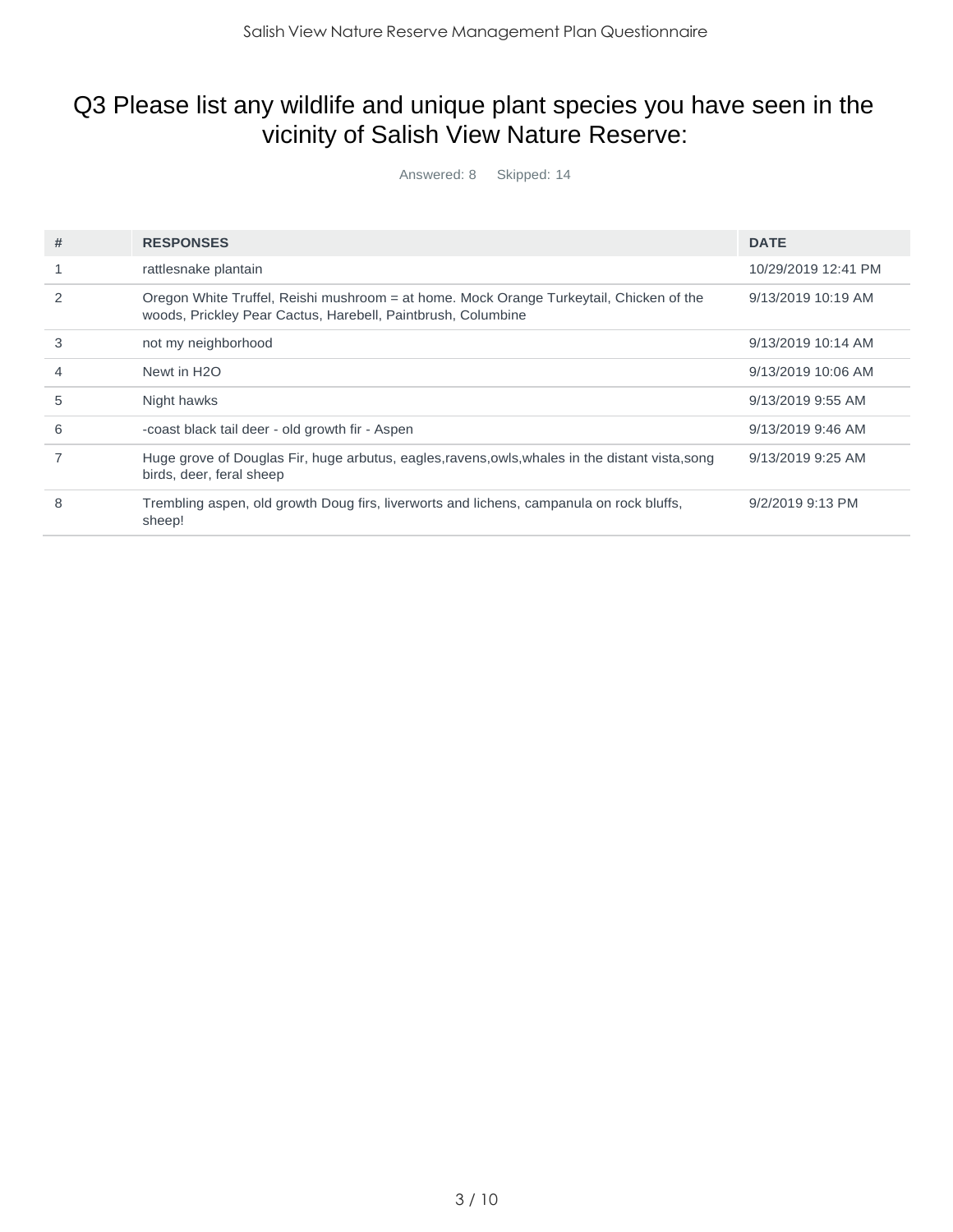#### Q4 What do you believe to be the most important values of nature reserves? (choose three)



| <b>ANSWER CHOICES</b>                                                                      | <b>RESPONSES</b> |                |
|--------------------------------------------------------------------------------------------|------------------|----------------|
| Protection of habitat for at-risk species                                                  | 90.00%           | 18             |
| Ecosystem services (e.g. clean water and air, erosion control, groundwater recharge, etc.) | 65.00%           | 13             |
| Recreational opportunities                                                                 | 20.00%           | $\overline{4}$ |
| Education and research opportunities                                                       | 20.00%           | $\overline{4}$ |
| Tourism                                                                                    | $0.00\%$         | $\Omega$       |
| Aesthetic appeal                                                                           | $0.00\%$         | $\Omega$       |
| Conservation for the sake of the intrinsic value of nature                                 | 80.00%           | 16             |
| Other (please specify)                                                                     | 10.00%           | 2              |
| <b>Total Respondents: 20</b>                                                               |                  |                |

| # | <b>OTHER (PLEASE SPECIFY)</b>                                                           | <b>DATE</b>       |
|---|-----------------------------------------------------------------------------------------|-------------------|
|   | minor recreation ie hiking, no high impact to the area ie mountain biking, nature walks | 9/13/2019 9:25 AM |
|   | Can help with climate change                                                            | 8/21/2019 3:09 PM |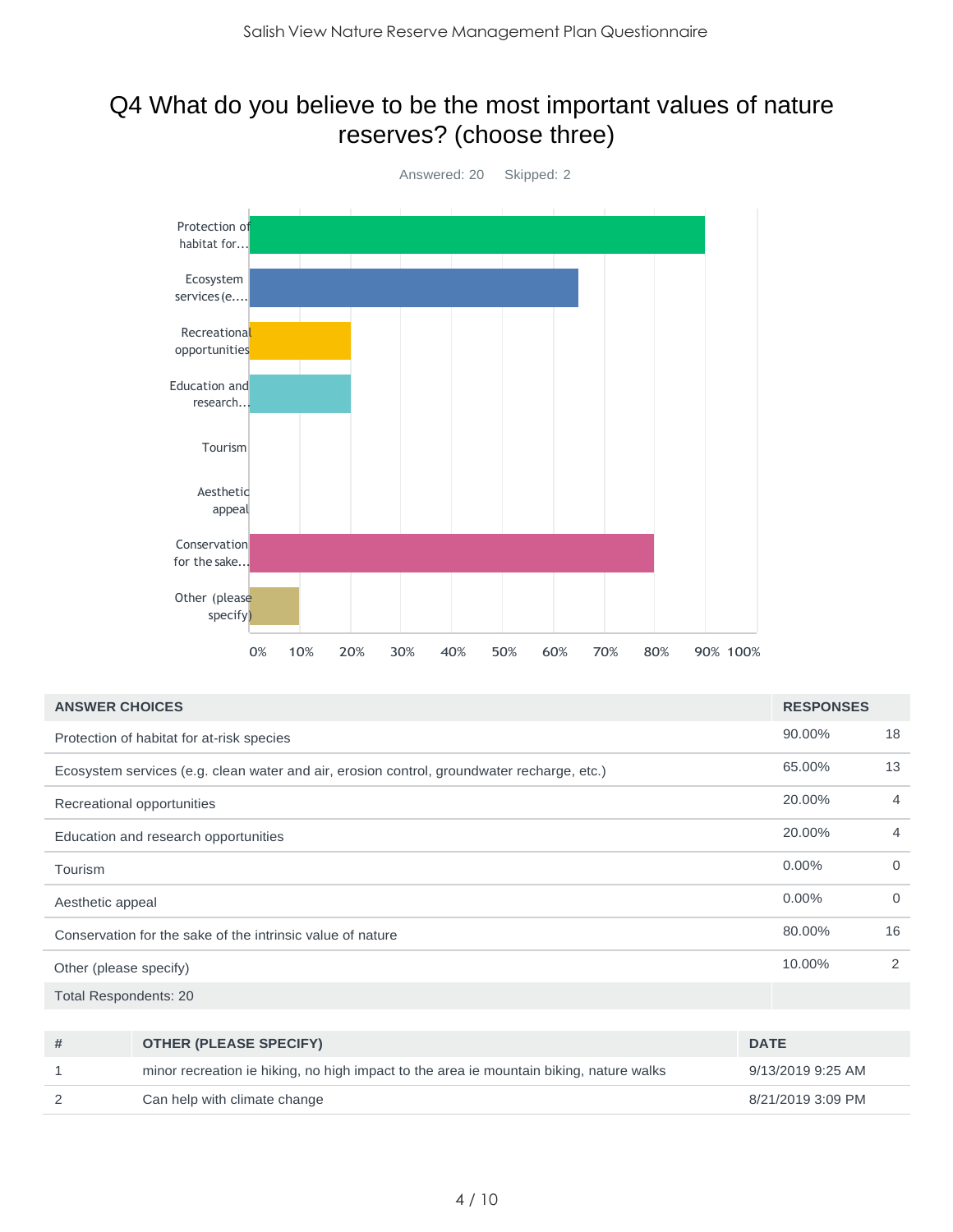### Q5 What activities do you believe are incompatible with the protection of natural features, and should not be allowed within Salish View Nature Reserve?

Answered: 21 Skipped: 1

| #              | <b>RESPONSES</b>                                                                                                  | <b>DATE</b>         |
|----------------|-------------------------------------------------------------------------------------------------------------------|---------------------|
| 1              | Resource extraction, use of wheeled vehicles/bikes, grazing domestic animals, dog walking                         | 10/29/2019 12:41 PM |
| 2              | motorized vehicles, grazing animals (feral sheep)                                                                 | 9/19/2019 10:21 AM  |
| 3              | Mushroom picking. Huck/Salal harvests, flower picking etc                                                         | 9/13/2019 10:19 AM  |
| 4              | no motorcycles allowed, no bikes allowed.                                                                         | 9/13/2019 10:16 AM  |
| 5              | all but walking                                                                                                   | 9/13/2019 10:15 AM  |
| 6              | motorized wheels, camping overnight                                                                               | 9/13/2019 10:14 AM  |
| $\overline{7}$ | a trail, a publicized trail, trail signage, anything other than casual hiking by locals                           | 9/13/2019 10:12 AM  |
| 8              | -publicized trails, signage on trails, trails indicated on maps. -Any recreational activity apart<br>from walking | 9/13/2019 10:09 AM  |
| 9              | Motor vehicles, camp fires                                                                                        | 9/13/2019 10:06 AM  |
| 10             | Logging, hunting, mountain biking, fires, unregulated camping                                                     | 9/13/2019 9:55 AM   |
| 11             | Organized recreation/sport. Encroaching domestic sheep/animals. Too much trail or access<br>development.          | 9/13/2019 9:51 AM   |
| 12             | motorized and mechanical travel, resource extraction                                                              | 9/13/2019 9:46 AM   |
| 13             | Dirt bikes, motorized vehicles of any kind, horses, off leash dog walking                                         | 9/13/2019 9:39 AM   |
| 14             | Camping, off roading vehicles, horseriding                                                                        | 9/13/2019 9:25 AM   |
| 15             | if use gets heavy then trails have to be made and stuck to                                                        | 9/5/2019 9:52 AM    |
| 16             | Dog Walking                                                                                                       | 9/5/2019 9:48 AM    |
| 17             | Motor vehicles, mountain bikes                                                                                    | 9/2/2019 9:13 PM    |
| 18             | mountain biking or motorcycling                                                                                   | 8/22/2019 4:31 PM   |
| 19             | grazing by feral sheep; mountain bike trails; ATV trails                                                          | 8/21/2019 3:09 PM   |
| 20             | <b>Motorized Vehicles</b>                                                                                         | 8/19/2019 9:30 PM   |
| 21             | Dogs, cats, sheep, motorized vehicles, bikes                                                                      | 8/18/2019 4:26 PM   |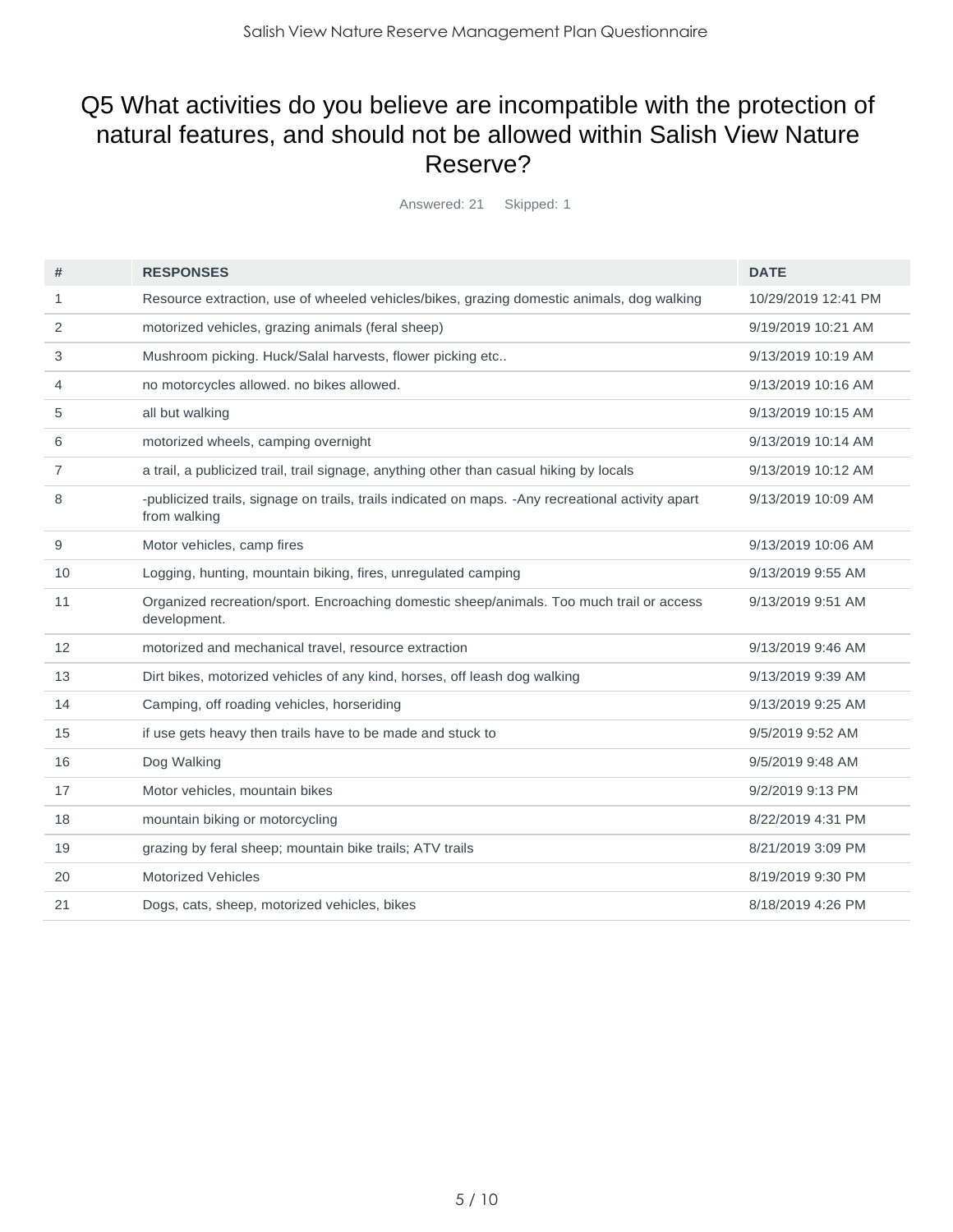# Q6 What do you feel could be the greatest threat to the health of this nature reserve, and should be the highest management priority for the Islands Trust Conservancy?

Answered: 19 Skipped: 3

| #  | <b>RESPONSES</b>                                                                                                            | <b>DATE</b>         |
|----|-----------------------------------------------------------------------------------------------------------------------------|---------------------|
| 1  | Overuse                                                                                                                     | 10/29/2019 12:41 PM |
| 2  | feral sheep                                                                                                                 | 9/19/2019 10:21 AM  |
| 3  | Drought. Bicycles.                                                                                                          | 9/13/2019 10:19 AM  |
| 4  | Fire prevention.                                                                                                            | 9/13/2019 10:16 AM  |
| 5  | fire                                                                                                                        | 9/13/2019 10:15 AM  |
| 6  | sheep                                                                                                                       | 9/13/2019 10:14 AM  |
| 7  | - high human activity - biking - forest fires - hunting                                                                     | 9/13/2019 10:12 AM  |
| 8  | -high human activity - risk of forest fires - risk of hunters using the reserve                                             | 9/13/2019 10:09 AM  |
| 9  | Fire                                                                                                                        | 9/13/2019 10:06 AM  |
| 10 | Fires and wood poaching. *Indifference                                                                                      | 9/13/2019 9:55 AM   |
| 11 | -development threats of various sorts. Sheep encroaching. -manage with the idea of wildlife<br>habitat preservation in mind | 9/13/2019 9:51 AM   |
| 12 | understanding long term role of sheep a vegetation rare species                                                             | 9/13/2019 9:46 AM   |
| 13 | human impact                                                                                                                | 9/13/2019 9:39 AM   |
| 14 | Too many folks walking off trails, fire                                                                                     | 9/13/2019 9:25 AM   |
| 15 | use                                                                                                                         | 9/5/2019 9:52 AM    |
| 16 | sheep!                                                                                                                      | 9/2/2019 9:13 PM    |
| 17 | overgrazing by feral sheep                                                                                                  | 8/22/2019 4:31 PM   |
| 18 | Fence out the feral sheep                                                                                                   | 8/21/2019 3:09 PM   |
| 19 | The feral sheep in the island                                                                                               | 8/18/2019 4:26 PM   |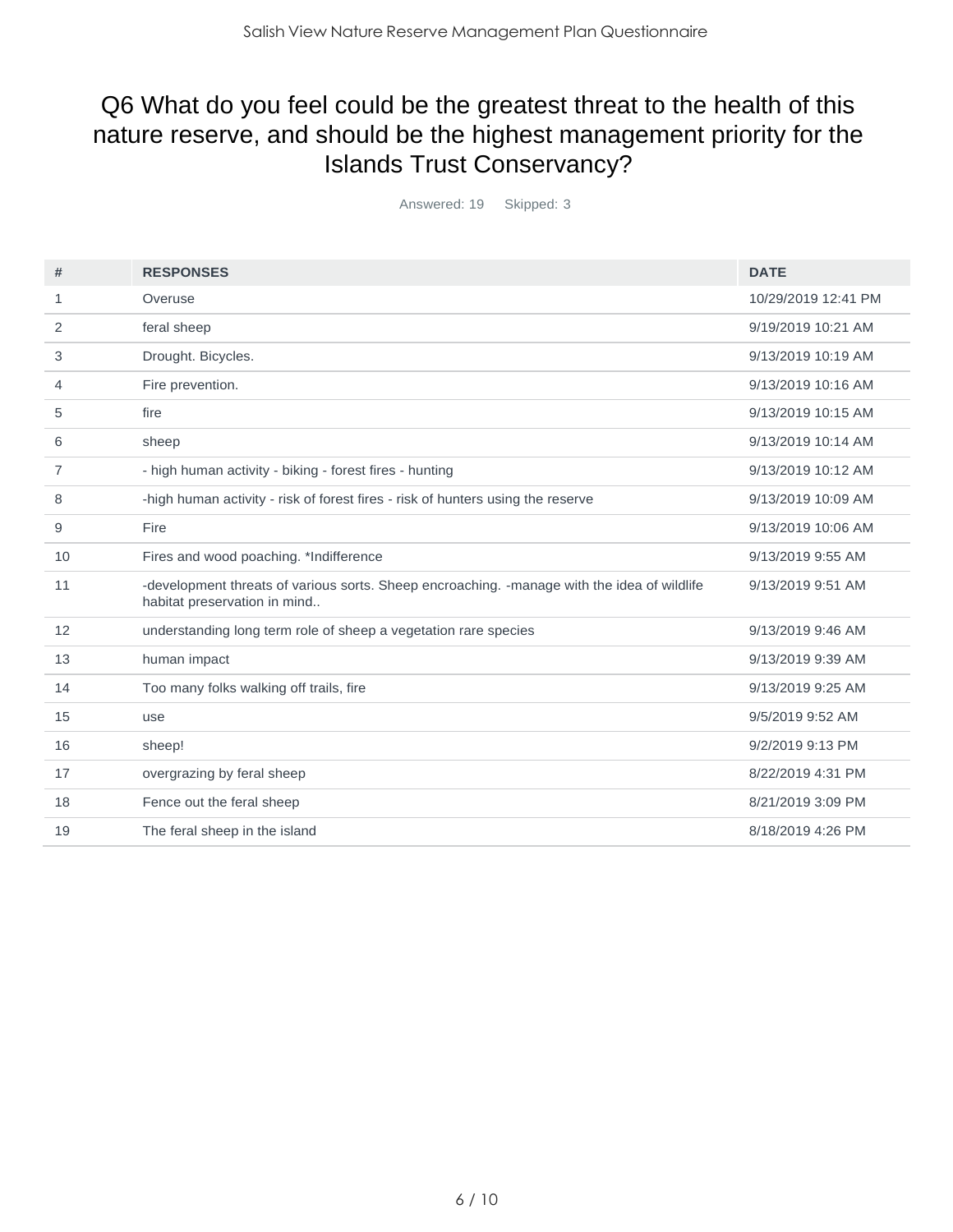# Q7 Please provide any other relevant information that will help us make the best management decisions for Salish View Nature Reserve.

Answered: 8 Skipped: 14

| # | <b>RESPONSES</b>                                                                                                           | <b>DATE</b>        |
|---|----------------------------------------------------------------------------------------------------------------------------|--------------------|
|   | I'd like to see us investing in preventing/stopping/mitigating environmental degradation by feral<br>sheep                 | 9/19/2019 10:21 AM |
| 2 | First, no trail please. Second, if trail: (then build it to view point furthest from our land                              | 9/13/2019 10:12 AM |
| 3 | Please do not build a trail!                                                                                               | 9/13/2019 10:09 AM |
| 4 | The more information about the animals and plants found in the reserve conveyed to the<br>public, the more they will care. | 9/13/2019 9:55 AM  |
| 5 | Provide or best walking access to features of interest                                                                     | 9/13/2019 9:46 AM  |
| 6 | Education regarding human impact on the natural environment                                                                | 9/13/2019 9:39 AM  |
|   | Well marked trails and proper signage of park with parking for vehicles.                                                   | 9/13/2019 9:25 AM  |
| 8 | Fencing all or at least part of the property would allow for regeneration                                                  | $9/2/2019$ 9:13 PM |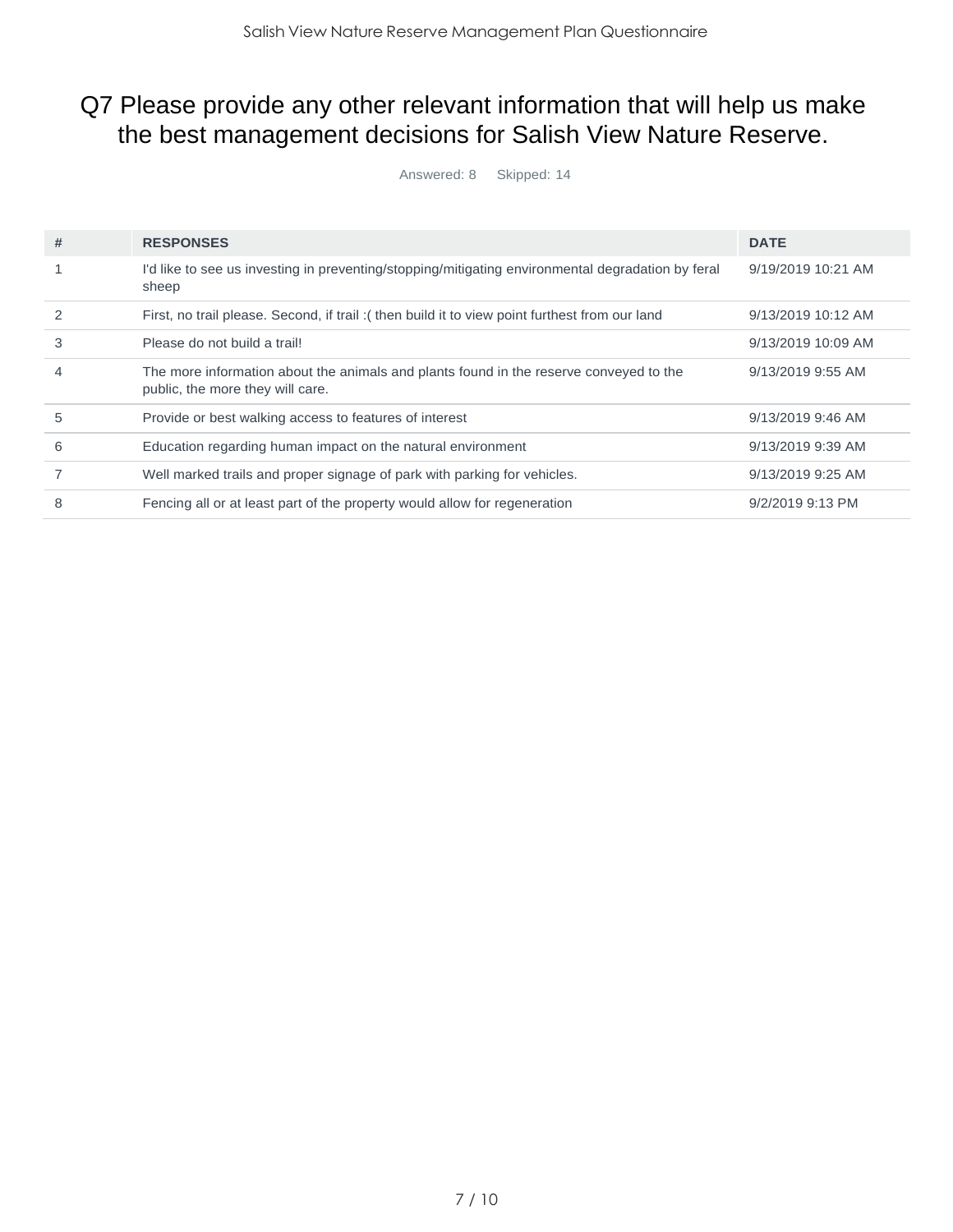### Q8 Please share with us any history you know about this property (or South Lasqueti Island) or any knowledge you have about unique cultural or other special features on the property.

Answered: 2 Skipped: 20

| <b>RESPONSES</b>                                                                                                                                                                                             | <b>DATE</b>       |
|--------------------------------------------------------------------------------------------------------------------------------------------------------------------------------------------------------------|-------------------|
| N/A                                                                                                                                                                                                          | 9/13/2019 9:55 AM |
| It's a beautiful spot, many rough terrain trails and cliffs. Gorgeous vistas and each turn in the<br>trail has various groves of Douglas fir, or huge arbutus, marshy wetland, or high rocky<br>outcroppings | 9/13/2019 9:25 AM |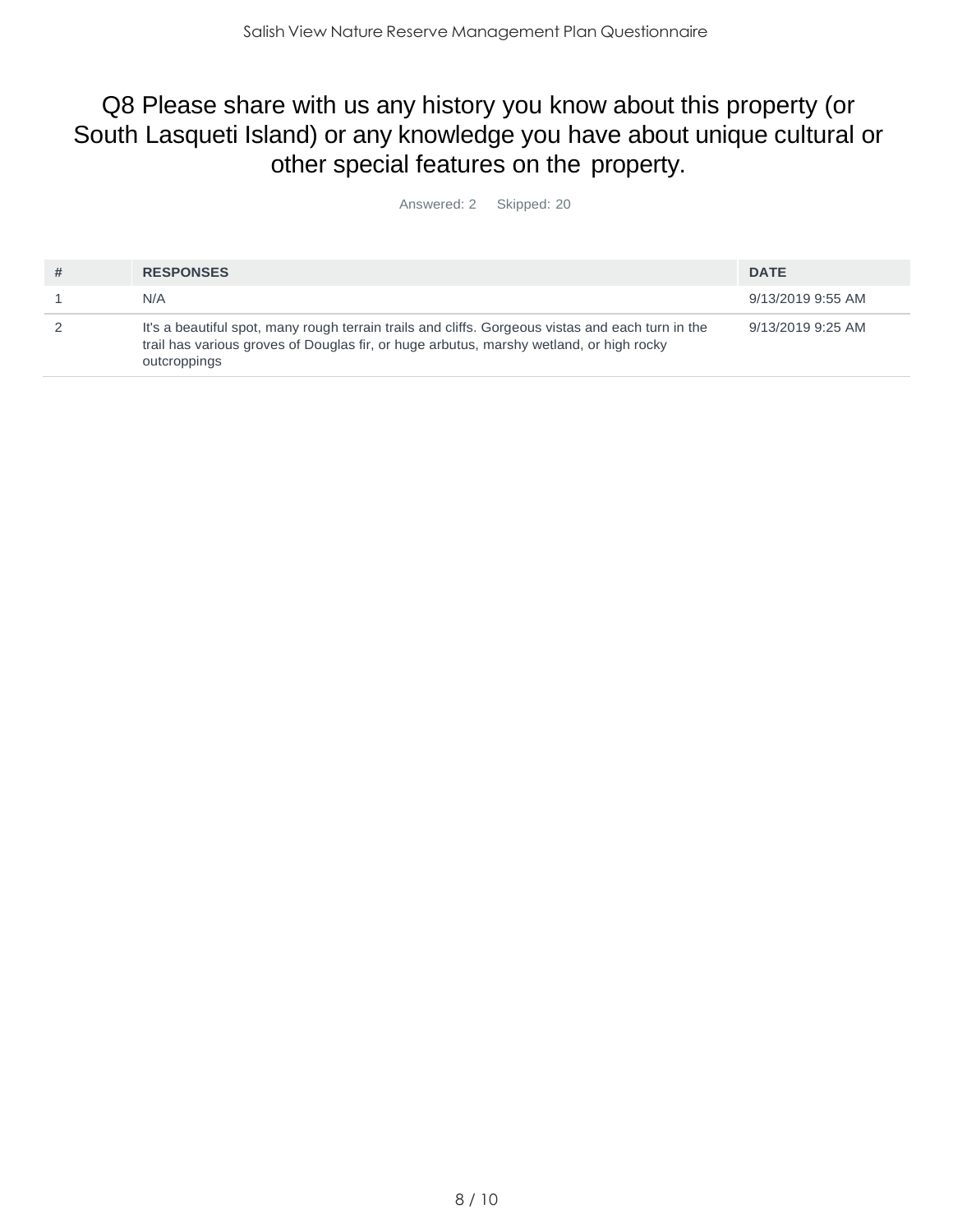### Q9 If you would like to receive periodic updates from the Islands Trust Conservancy on this and other conservation projects on the islands, please provide your name and email address:

Answered: 3 Skipped: 19

| <b>RESPONSES</b> | <b>DATE</b>        |
|------------------|--------------------|
|                  | 9/19/2019 10:21 AM |
|                  | 9/13/2019 10:12 AM |
|                  | 9/13/2019 10:09 AM |